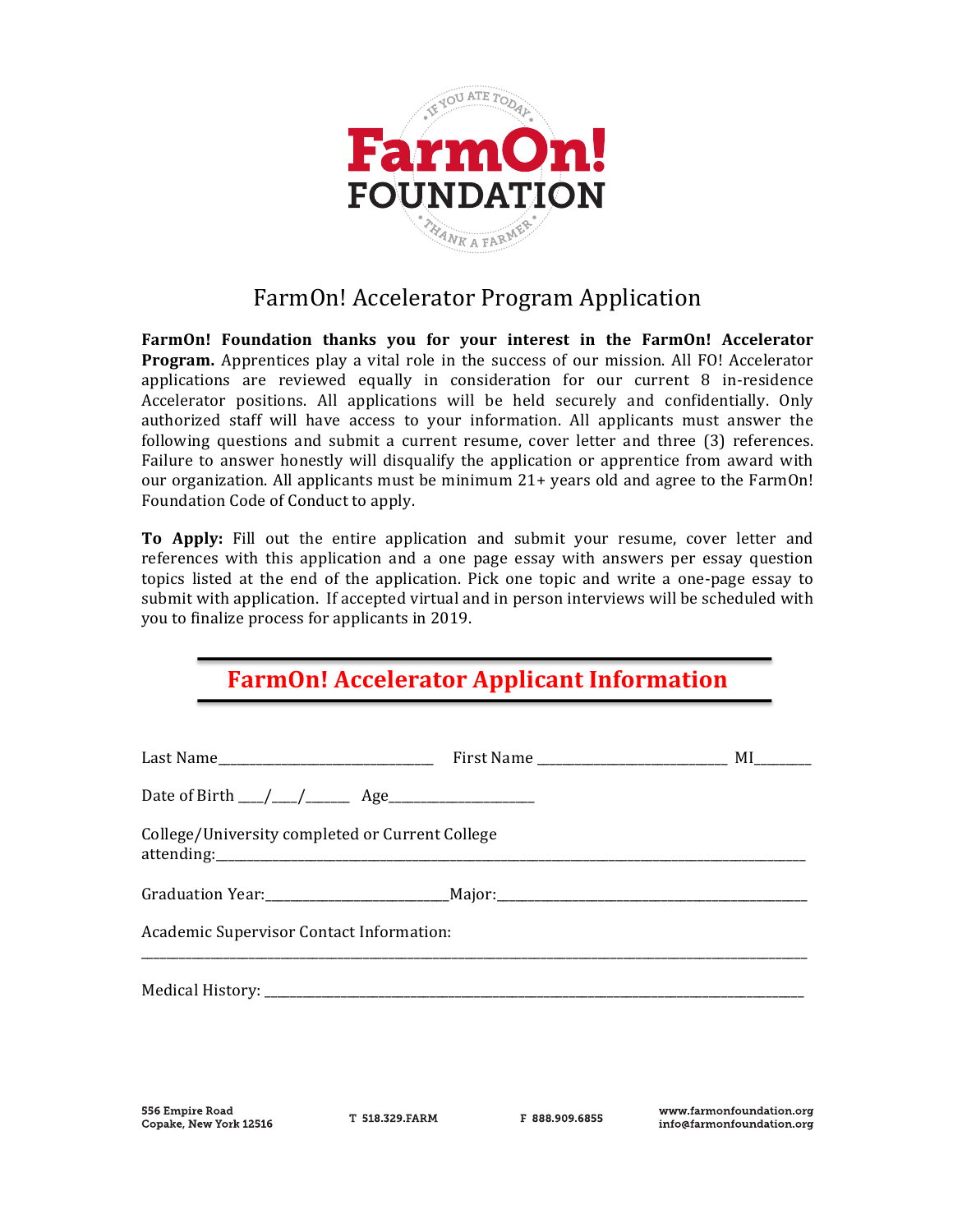#### Date of last Tetanus booster: \_\_\_\_\_\_\_\_\_\_\_\_\_\_\_\_\_\_\_\_\_\_\_

Illnesses (current, past or 

Please specify any other health concerns, physical activity restrictions, or other information you want the program directors to be aware of:

 $\sim$ 

 $\mathcal{L}$ 

### Previous Internship/Work Experience:

| Location | <b>Dates</b> | <b>Work Performed</b> | <b>Contact Person</b> |
|----------|--------------|-----------------------|-----------------------|
|          |              |                       |                       |
|          |              |                       |                       |
|          |              |                       |                       |
|          |              |                       |                       |
|          |              |                       |                       |
|          |              |                       |                       |

### Why Would You Be a Good Fit for FarmOn! Accelerator?

What do you hope to get from this experience?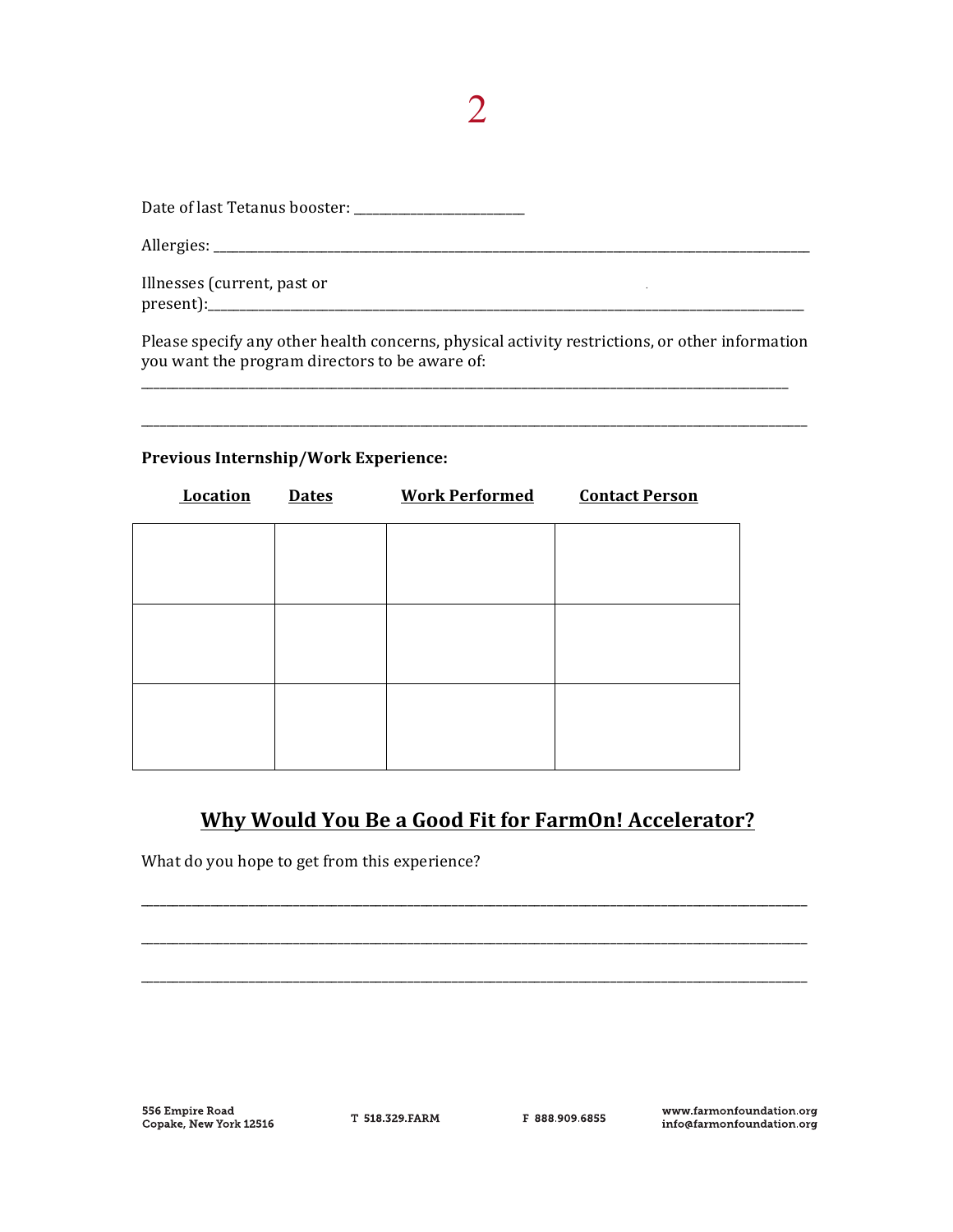Is there anything not listed in the internship program description that you hope to experience? 

This is a full time responsibility that continues during all weather conditions ie: rain, snow, heat as prompt timing for deliveries are mandatory.

\_\_\_\_\_\_\_\_\_\_\_\_\_\_\_\_\_\_\_\_\_\_\_\_\_\_\_\_\_\_\_\_\_\_\_\_\_\_\_\_\_\_\_\_\_\_\_\_\_\_\_\_\_\_\_\_\_\_\_\_\_\_\_\_\_\_\_\_\_\_\_\_\_\_\_\_\_\_\_\_\_\_\_\_\_\_\_\_\_\_\_\_\_\_\_\_\_\_\_\_\_\_\_\_\_

\_\_\_\_\_\_\_\_\_\_\_\_\_\_\_\_\_\_\_\_\_\_\_\_\_\_\_\_\_\_\_\_\_\_\_\_\_\_\_\_\_\_\_\_\_\_\_\_\_\_\_\_\_\_\_\_\_\_\_\_\_\_\_\_\_\_\_\_\_\_\_\_\_\_\_\_\_\_\_\_\_\_\_\_\_\_\_\_\_\_\_\_\_\_\_\_\_\_\_\_\_\_\_\_\_

Are you willing to work in these conditions? Please circle one: Yes No

Have you worked on a farm or in outdoor conditions? Please circle one: Yes No 

EXPLANATION: 

\_

 $\overline{a}$ 

**Application Essay Question Topics for Submission** 

\_\_\_\_\_\_\_\_\_\_\_\_\_\_\_\_\_\_\_\_\_\_\_\_\_\_\_\_\_\_\_\_\_\_\_\_\_\_\_\_\_\_\_\_\_\_\_\_\_\_\_\_\_\_\_\_\_\_\_\_\_\_\_\_\_\_\_\_\_\_\_\_\_\_\_\_\_\_\_\_\_\_\_\_\_\_\_\_\_\_\_\_\_\_\_\_\_\_\_\_\_\_\_\_\_

\_\_\_\_\_\_\_\_\_\_\_\_\_\_\_\_\_\_\_\_\_\_\_\_\_\_\_\_\_\_\_\_\_\_\_\_\_\_\_\_\_\_\_\_\_\_\_\_\_\_\_\_\_\_\_\_\_\_\_\_\_\_\_\_\_\_\_\_\_\_\_\_\_\_\_\_\_\_\_\_\_\_\_\_\_\_\_\_\_\_\_\_\_\_\_\_\_\_\_\_\_\_\_\_\_

- Did you ever think about becoming an entrepreneur? Tell us your **dream.**
- Do you dream about overcoming a challenge in your life? Tell us your **vision.**
- If you could change one thing in the world today What would that be and why?
- If you could pack up and start a new life anywhere Where would you **go and why?**

T 518 329 FARM

F 888 909 6855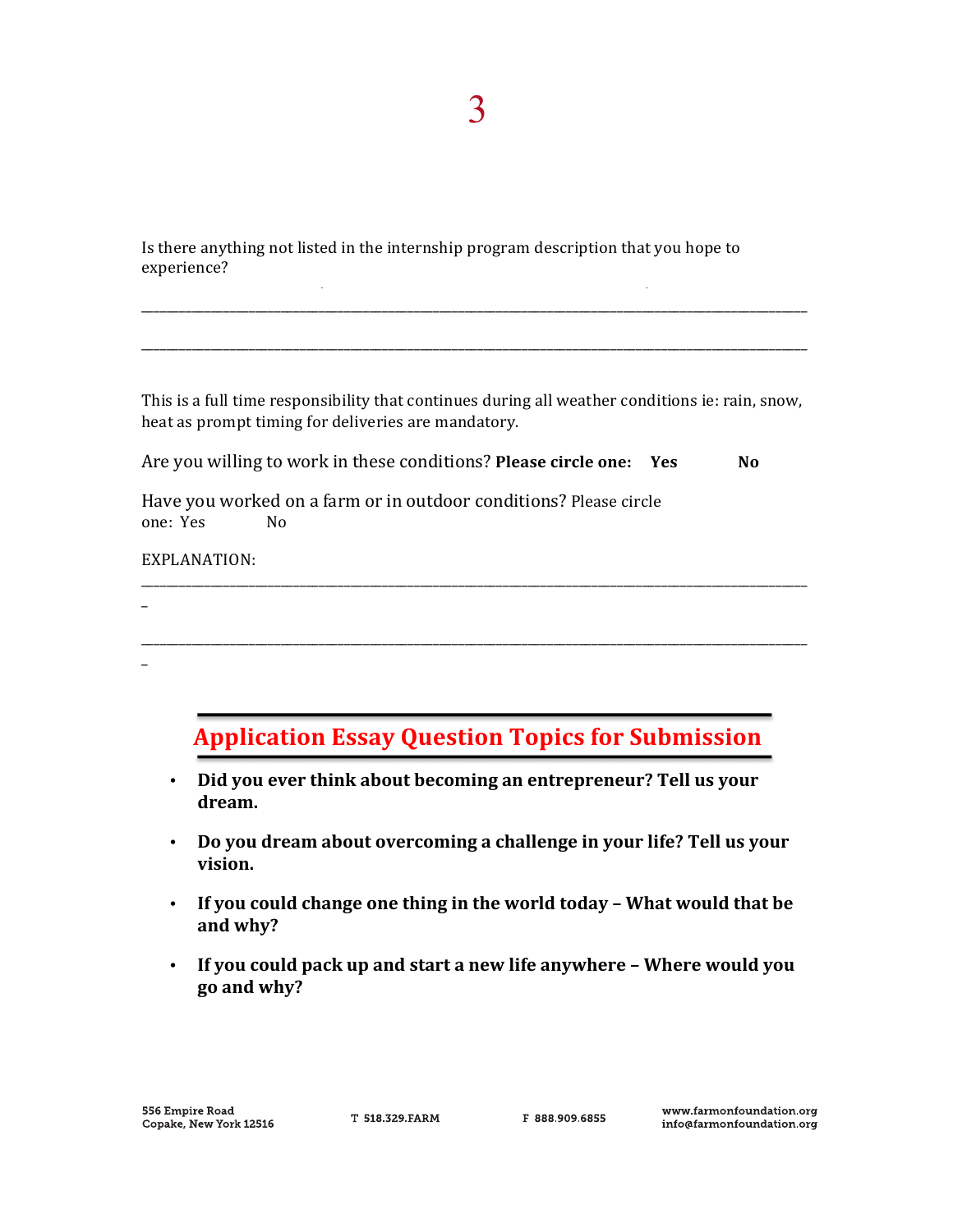4

• How do you envision a shift in agriculture and the role food plays?

## **Emergency Contact Information**

| Full Name:  |  |
|-------------|--|
| Phone:      |  |
| Work Phone: |  |

Relation to applicant:\_\_\_

## **Reference Information**

|                                                    | Date:_____________ |
|----------------------------------------------------|--------------------|
|                                                    |                    |
|                                                    |                    |
|                                                    |                    |
|                                                    |                    |
|                                                    |                    |
|                                                    |                    |
| In what capacity do you know this person?          |                    |
| What is your Relationship to this person?          |                    |
| How long have you known this person?               |                    |
| What would they say about you and your work ethic? |                    |